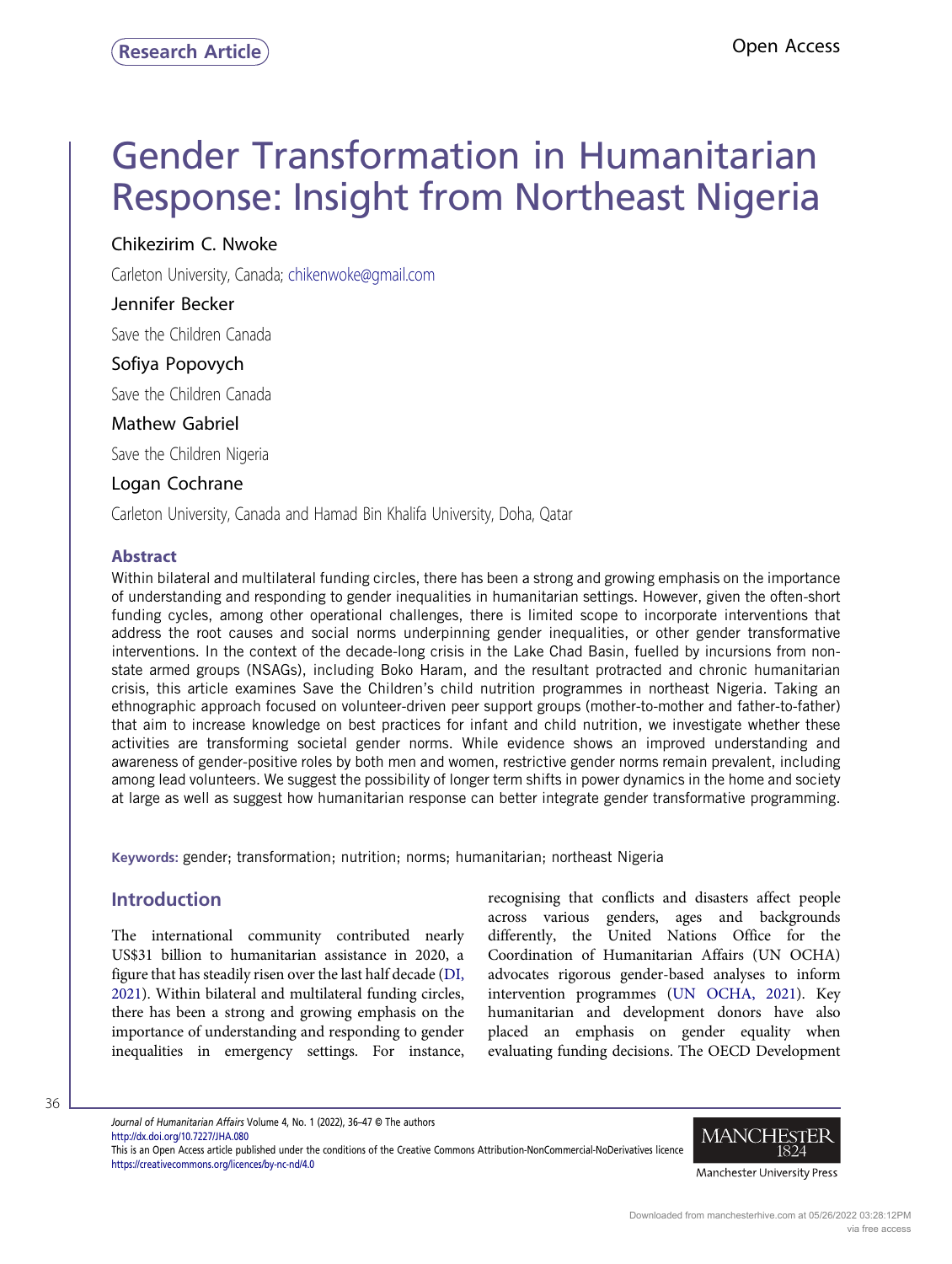Assistance Committee (DAC), for example, encourages its members to track and report gender equality results achieved by projects in order to ensure that they do not reproduce or exacerbate gender inequalities ([OECD,](#page-11-2) [2016\)](#page-11-2). While most OECD donors stay to the minimum, governments such as Canada, Iceland, Ireland, the Netherlands and Sweden, which have more feminist approaches to foreign assistance, require that most assistance sectors, including humanitarian activities, be at the very least gender sensitive ([OECD, 2021](#page-11-3)). This means that interventions must explicitly take into consideration the unique needs, capacities and potential for different impacts on girls, boys, women and men. Gender transformative actions are broad in type, but can be summarised as those that address the root causes and social norms underpinning gender inequalities, which may also include advancing access to justice or eliminating discrimination within laws, among other interventions. It is often assumed, however, that there is limited scope for humanitarian projects to incorporate gender transformative actions because of the emergency setting, an often-narrow scope of activities, and short funding cycles (sometimes lasting only a few months). Additionally, given the acute challenges of operating in emergency settings, there is rarely enough time, resources or funding to conduct rigorous research that would support gender transformative design and implementation, leading to a gap in evidence on the effectiveness of humanitarian interventions in general [\(Polastro, 2014](#page-11-4); Puri et al.[, 2017\)](#page-11-5) and gender-related interventions and impacts in particular (Glass [et al.](#page-11-6), [2018;](#page-11-6) Lake et al.[, 2016;](#page-11-7) [Wells and Kuttiparambil, 2016\)](#page-11-8).

Despite these challenges and perceptions, there is evidence in Save the Children's programming in Nigeria, as well as from a recent academic review [\(Lafrenière](#page-11-9) et al., [2019](#page-11-9)), that suggests gender-responsive and gender transformative outcomes are possible in emergency settings. To date, this evidence is mostly anecdotal and findings have not been analytically gathered in a way that enables replication in different emergency contexts. The objective of this research partnership was to maximise the research expertise of Carleton University and the operational expertise of Save the Children in order to capture systematic evidence and best practices on genderresponsive and gender transformative actions in humanitarian emergencies. This paper contributes to reducing a critical research gap in the humanitarian field to enable evidence-based decisions on life-saving interventions run by humanitarian actors and the expectations set by donors regarding that. Importantly, the research includes and amplifies the voices of programme volunteers and their experiences of humanitarian crisis and response, as well as the effects these have on gender roles within their families and

communities. To investigate the extent to which gender transformative action is possible within humanitarian emergencies, this research focuses on Save the Children's child nutrition programmes in northeast Nigeria. While the ultimate outcome of the project is life-saving interventions, the nutrition component includes targeted efforts for male engagement and explicitly engages with gendered norms and attitudes. Save the Children has been present in Nigeria since 2001 and has a current portfolio of 40 programmes in the country, valued at US\$52 million, with over 260 staff based in northeast Nigeria.

As reported by [UNHCR \(2021\)](#page-11-10), the decade-long crisis in the Lake Chad Basin, fuelled by incursions from nonstate armed groups (NSAGs), including the Islamic State in West African (ISWA) and Boko Haram, has resulted in a protracted and chronic humanitarian crisis, leaving 12.5 million people in need of urgent humanitarian assistance. The crisis has also led to high levels of displacement. At the time of writing, the International Organization for Migration (IOM) had tracked 2,184,254 displaced individuals – a figure that has increased by 7.8 per cent since October 2018. An estimated 57 per cent of those displaced are children ([IOM Nigeria, 2021\)](#page-11-11). In 2021, the renewed attacks deepened the humanitarian crisis, furthering inequalities within communities, particularly gender inequalities for women and girls. Nutrition is one of the most pressing humanitarian needs in the Lake Chad Basin, where over 5.1 million people are unable to meet their basic nutrition needs [\(UN OCHA, 2021\)](#page-11-1). Among the heaviest-hit regions is Borno State, which hosts over 61 per cent of the displaced population and has been declared as having a nutrition emergency since 2016 [\(UN](#page-11-12) [OCHA, 2018](#page-11-12); [IDMC, 2021\)](#page-11-13). The Global Acute Malnutrition rate in Borno State is 9.1 per cent of the population and a July 2019 survey conducted by Save the Children found that rates of Moderate Acute Malnutrition and Severe Acute Malnutrition stand at 21.1 per cent and 5.5 per cent, respectively, particularly affecting pregnant and lactating women and girls (PLW/ Gs) as well as children under five.

The complex humanitarian situation in Borno State has entrenched already firm gender roles and social norms that discriminate against women and girls. Societal deference towards men and boys results in greater precariousness for women and girls' health and nutrition. Families often feed women and girls (including PLW/Gs) less as a coping mechanism when food is scarce, which directly impairs their ability to breastfeed and maintain good health during and after pregnancy ([UN OCHA, 2018\)](#page-11-12). A 2019 gender analysis conducted by Save the Children in Borno State found that male heads of households are often the sole decision-makers in regard to food expenditure, despite women's primary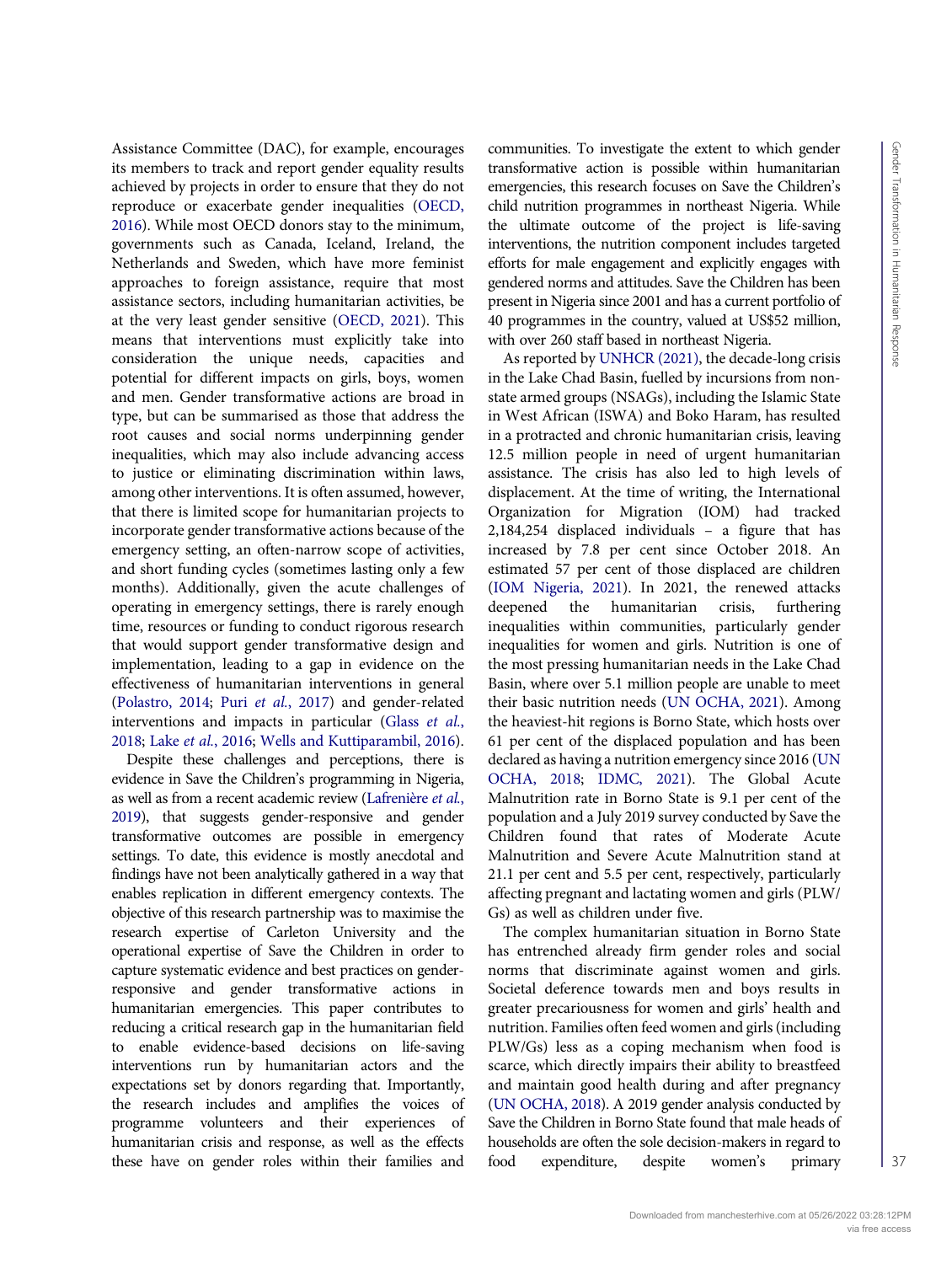responsibilities to prepare food and feed the family [\(SCI,](#page-11-14) [2019](#page-11-14)). Male family members rarely support their partners with household chores and child-rearing duties, even when their wives and partners are pregnant. In addition, feeding practices that exacerbate infant malnutrition, such as offering water to newborns and withholding colostrum are held throughout the communities.

This research examines activities undertaken by Save the Children to support conflict-affected communities in Borno in the context of heightened food insecurity and malnutrition occasioned by the complex conflict in the region. Focusing on volunteer-driven peer support groups (mother-to-mother and father-to-father) that aim to increase knowledge on best practices for infant and child nutrition (including exclusive breastfeeding, complementary foods, dietary diversity) and the reduction of care burdens held by PLW/Gs and female caregivers of children under five, the research assesses whether these activities are also helping to shift gender norms and attitudes, potentially classifying the interventions as gender transformative – as per the Interagency Gender Working Group (IGWG) Gender Equality Continuum, where activities can be classified as gender blind, aware, exploitative, accommodating or transformative [\(IGWG, n.d.](#page-11-15)). While peer support groups are widely used to disseminate life-saving information in a humanitarian crisis, there has been less focus on whether these groups – and particularly father-to-father groups – can also serve as a space to discuss and challenge harmful gender norms that discriminate against women and girls. This study demonstrates that for both men and women, the discussions within the support groups have inspired changes in perceptions and actions around food, nutrition and life-saving healthcare. However, barriers such as the lack of infrastructure, chronic poverty, a lack of motivation and the prevailing beliefs that reinforce gender inequality, continue to hinder the effectiveness of these initiatives. The goal of the mother-to-mother and father-to-father support groups was to achieve improved nutrition for child and mother. The primary goal of the project was not gender transformative by design. While all Save the Children projects must be at minimum gender sensitive, humanitarian projects are rarely designed to be gender transformative. This research hopes to change some of these trends and assumptions. 28 The metric of exclusion of the results of the contents of the contents of the exclusion of the exclusion of the exclusion of the exclusion of the exclusion of the exclusion of the exclusion of the exclusion of the exc

# Gender Transformative Action in Humanitarian Emergencies

The nature of humanitarian response, predicated on short-term funding cycles, challenging accessibility, variable supply chain systems, and donor requirements, among others, impact the process and effectiveness of interventions [\(Toyasaki and Wakolbinger, 2014](#page-11-16)). Given these constraints, developing and incorporating detailed, context-specific strategies in humanitarian assistance that pervade societal structures, foster parity, and engage dialogue on social norms and attitudes is challenging. Despite these concerns, there has been increased emphasis on the need to integrate measures that promote sustained gender equality in humanitarian settings [\(UN OCHA, n.d\)](#page-11-17). Indeed, [Fal-Dutra Santos \(2019\)](#page-11-18) argues that gender equality as a key aspect of humanitarian response is a true application of humanitarian principles. [Lafrenière](#page-11-9) et al. [\(2019](#page-11-9): 187–8) call for humanitarian systems that go beyond responding to immediate, short-term issues to advance women's empowerment, community leadership and longterm development. The sort of gender transformative intervention that [Lafrenière](#page-11-9) et al. (2019) envision, often utilise participatory approaches to identify and engage with social norms that hamper or promote gender equality.

The IGWG developed the Gender Integration Continuum to guide organisations in assessing and integrating gender in their projects ([Figure 1\)](#page-3-0). This framework is also intended to inform humanitarian partners on how gender can impact project design, planning, implementation and outcomes. It categorises gender integration approaches from gender blind to gender aware – which may be exploitative, accommodating or transformative. [\(IGWG, n.d.](#page-11-15); [Jackson](#page-11-19) et al., 2019).

### Gender Blind

- Disregards the multidimensional roles, responsibilities and opportunities of men and boys, women and girls within the humanitarian context and society at large.
- Ignores local and global socio-political power dynamics (and its manifestations) between and among actors of diverse genders in humanitarian settings.
- Neglects the intersecting, gendered experiences/needs of humanitarian workers, volunteers, beneficiaries and other partners in the project.

### Outcome

Programme planning and implementation that neglects the realities of gender differences, imbalance and inequalities, thereby deepening societal injustices.

#### Gender Aware

• In regard to the inclusion of gender in humanitarian programming and implementation, gender-aware approaches can take different forms: gender exploitative, gender accommodating and gender transformative.

#### Gender Exploitative

• Takes advantage of existing systematic or systemic gender inequalities in humanitarian projects, such as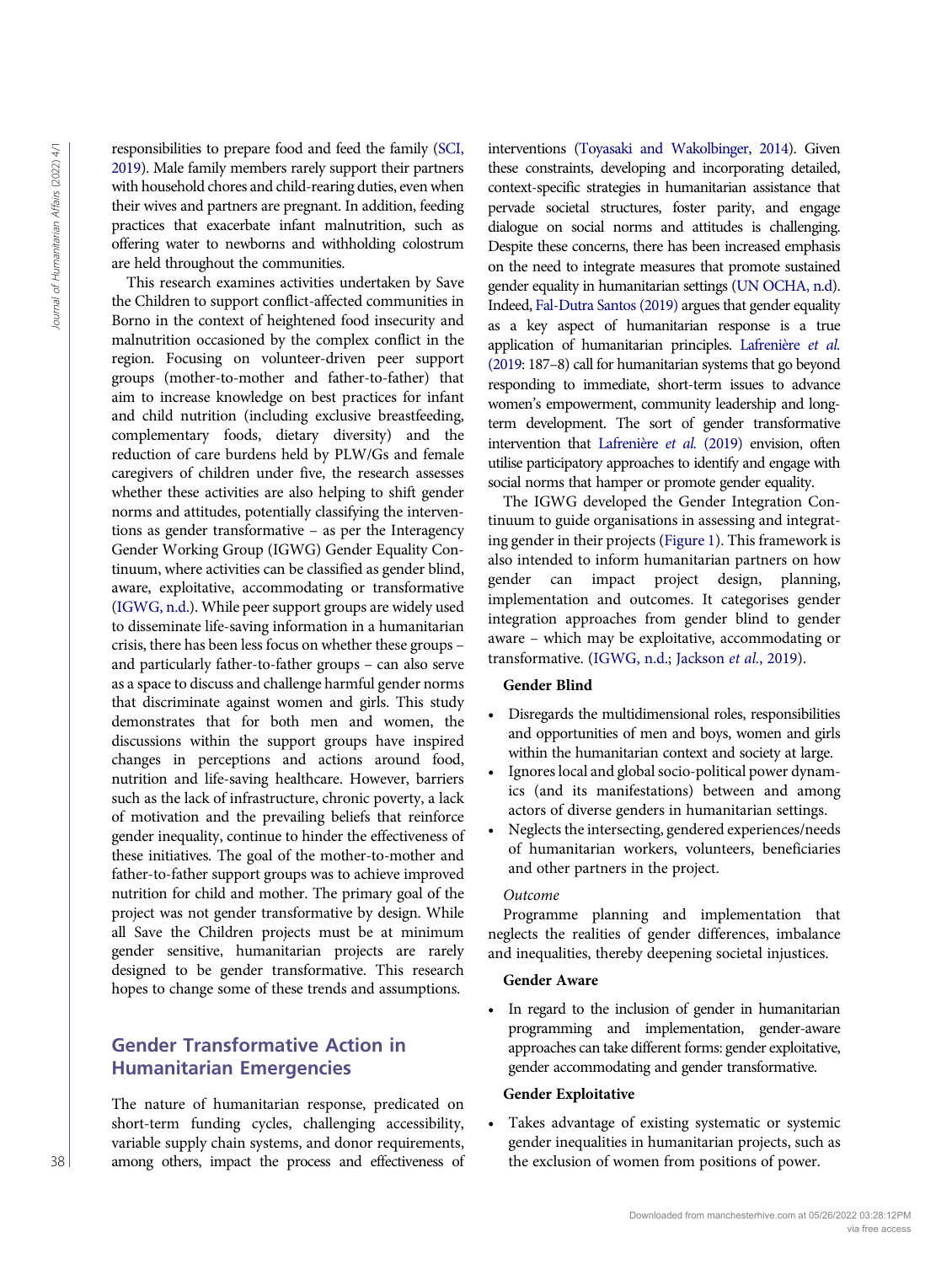<span id="page-3-0"></span>

Figure 1: Gender integration approaches in humanitarian contexts (adapted from the IGWG Gender Equality Continuum Tool)

• Reinforces gender stereotypes in the society and deploys these ideologies in the design or execution of projects.

#### Outcome

Projects/Programmes that institute societal inequalities and are harmful to different groups and gender categories.

#### Gender Accommodating

- Acknowledges gender roles and differences but does not take power inequalities into account in planning or application.
- Works around social norms and multidimensional issues in humanitarian contexts but does not confront these issues or aim to influence them.

#### Outcome

Projects/Programmes that acknowledge and incorporate gender but are not reflective of their socio-cultural dynamics, thereby doing nothing to address barriers posed by or against gender norms.

#### Gender Transformative

- Goes beyond simply acknowledging to critically evaluating gender dynamics in humanitarian contexts.
- Works towards understanding and addressing power dynamics in the society as manifested in norms, roles, and ideologies.
- Aims at instituting or supporting equitable systems for gender equality.

#### Outcome

Projects/Programmes that challenge ideas or systems that reproduce gender inequalities and seek to critically address these ideologies/structures.

Recent evidence from studies on development and humanitarian intervention programming in Africa suggest the incorporation of gender transformative measures on various scales have been effective. Focusing on four districts in Mogadishu, Somalia, Glass [et al.](#page-11-20) [\(2019\)](#page-11-20) evaluated the initial implementation of Communities Care programmes to determine whether they contribute to positive social change in perceptions, behaviours and actions pertaining to gender-based violence (GBV) among the population. The study aimed to investigate if there were meaningful personal and communal changes in beliefs on issues concerning GBV, and if GBV survivors were more confident to access support services following their encounter with Communities Care programmes designed to address social norms. It was found that there were significant changes in beliefs and reactions to GBV. For instance, the belief that GBV should be perpetrated, condoned or excused to protect family honour was noted to have become less prevalent in the study area. Also, survivors of GBV reported more confidence in support services across various sectors. Still on the issue of GBV, in studying urban conflict-affected communities in Abidjan, Côte d'Ivoire, [Cardoso](#page-10-0) et al. (2016) reveal that contradictions between what are perceived as traditional versus modern/city gender roles and norms contribute to the perpetration of intimate partner violence. In addition to the aforementioned factor, discrimination, lack of viable economic opportunities, and weak support networks equally play significant roles. To address this, the researchers ([Cardoso](#page-10-0) et al., 2016) affirmed the need to create effective systems that take these issues into account, while developing tailored programmes that seek to confront not just socio-economic barriers, but also foster equitable social norms. The foregoing lends credence to the case for the institutionalisation of gender transformative approaches in humanitarian intervention programming and research.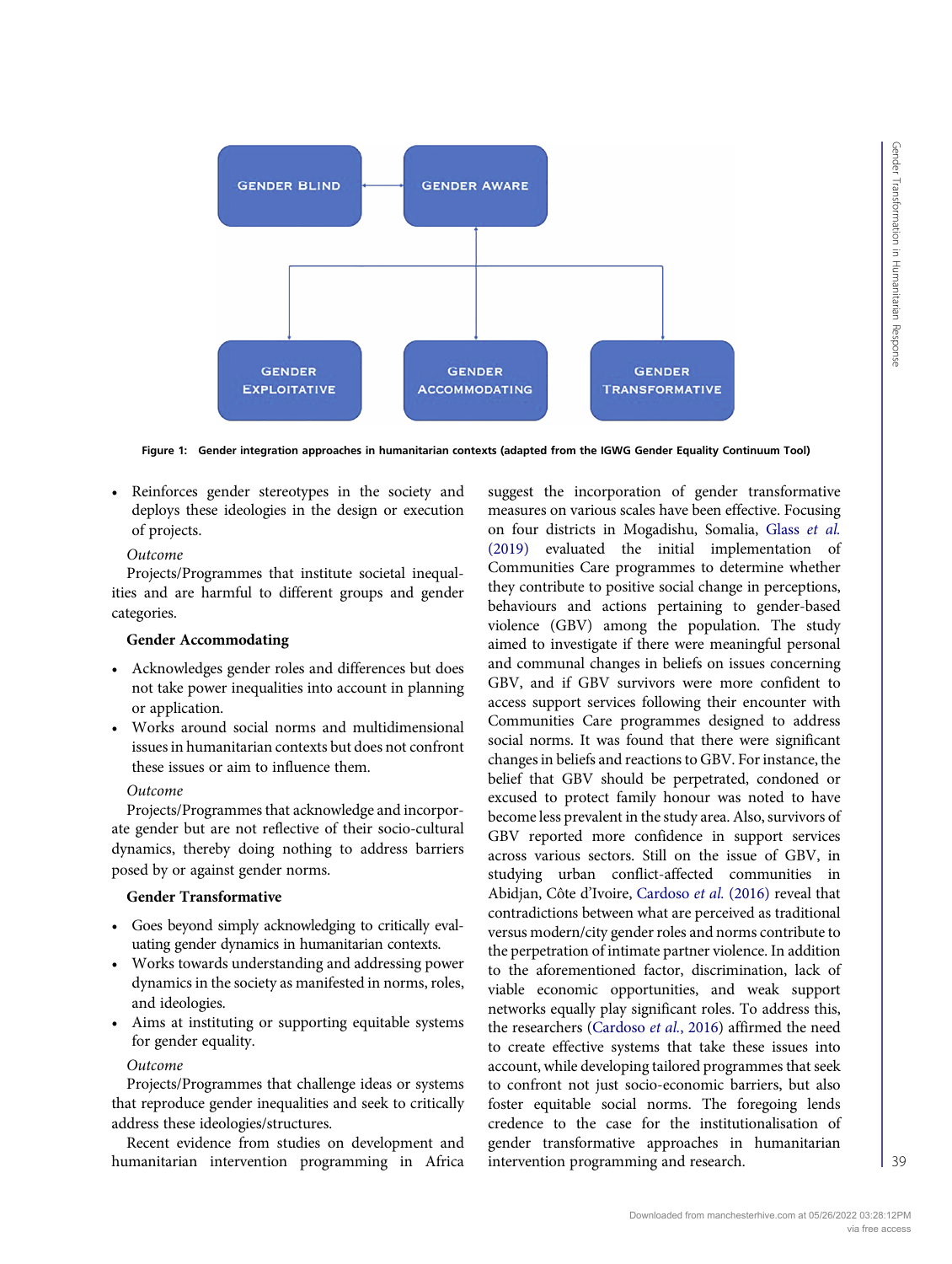Acknowledging that in early-onset humanitarian interventions, there may not be the space for behaviour change interventions, some organisations have turned to internal staffing structures, leadership and professional development as a means to support gender transformative change. CARE International and Action Aid are two organisations that have reviewed internal structures to improve the recruitment, retention and promotion of women in humanitarian response, with the aim that this will not only improve the gender-responsiveness of their programming, but also contribute to wide behaviour and culture change in regard to gender equality [\(CARE](#page-10-1) [International, 2017](#page-10-1)). This would ultimately contribute to a goal of gender equality (Patel et al.[, 2020\)](#page-11-21). Additional evidence is needed on the integration of gender transformative approaches in humanitarian responses, which this article contributes to.

### **Methods**

This study was funded by the Social Science Research Council of Canada through a Partnership Engage Grant (PEG). As a collaborative project between Carleton University, Save the Children Canada and Save the Children Nigeria, this research sought to assess Save the Children's humanitarian activities in northeast Nigeria in order to provide evidence regarding how these activities can better lead towards gender transformative approaches. To achieve this, the researchers agreed to utilise participatory action research [\(McIntyre, 2007](#page-11-22); Kemmis et al.[, 2013](#page-11-23)), a community-centred methodological approach that aims to produce applied research while the implementing organisation is adjusting its activities in response to the learning. The study, which was designed to be qualitative, was scheduled to begin in Nigeria in the summer of 2020; however, the global pandemic led to a few adjustments in timeframe and data-collection processes (described below).

Given that the research focuses on the activities of peer support groups, 19 volunteers (10 females, 9 males), respectively leading the female and male support groups to improve nutrition, were selected for interview. Volunteers were chosen from 10 out of 11 sites/ communities where Save the Children is implementing nutrition and child protection humanitarian programming funded by Global Affairs Canada (GAC) [\(Table 1\)](#page-4-0). One community (777 Housing Estate) was excluded because it does not have support groups.

To facilitate data collection, Nigeria-based collaborators were recruited to work with Save the Children Nigeria. From a pool of diverse applicants, two research assistants (one male, one female), and two translators (both female) were selected to work on the project. Training was provided to recruited researchers/translators on the interviewing process, ethics, data management and research conduct by Save the Children in the country, and remotely by the lead researcher who also reviewed the research questions with the team to confirm comprehension. Furthermore, the translation of the questions to Hausa and Kanuri was verified by competent speakers who are knowledgeable on the thematic and contextual scope of the research. The data-collection tool was tested before the data collection began.

The questionnaire was divided over a process which comprised three interviews. Each interview had different questions that built off the previous interview; series of interviews were conducted on different days. Interviews were conducted via telephone, given the context of the pandemic, and lasted approximately 30 minutes each. The research assistants engaged the interviewees, who were volunteers in the activity under study, in semistructured interviews to hear diverse perspectives on the challenges and successes of the nutrition support groups that are being organised by Save the Children. Interviews were audio recorded, transcribed and then translated to English. To ensure data protection, all data (tools, audio files, transcripts, analysis) were stored on passwordprotected computers. After the data was compiled and cleaned up by the Nigeria research team, the Carleton research team (comprising of the lead researcher and a graduate research assistant) began the analysis. In the writing of this paper, pseudonyms were used for all interviewees to protect their privacy and anonymity. In some cases, intimate details contained in the responses were modified to reduce the potential for interviewees to be identifiable. In this paper, we use 'volunteers' (in certain cases 'interviewees' or 'respondents') to refer to peer support group leaders, while we use the word 'participants' for other members (attendees) of the support groups.

<span id="page-4-0"></span>Table 1: Breakdown of mother-to-mother and father-to-father support groups

| Community                                  | Mother-to-mother<br>support group | Father-to-father<br>support group |
|--------------------------------------------|-----------------------------------|-----------------------------------|
| Chabbal                                    | 30                                | 6                                 |
| Chad Basin Development<br>Authority (CBDA) | 60                                | 4                                 |
| Dalori                                     | 30                                | 6                                 |
| Dusuman                                    | 30                                | 6                                 |
| Gomari                                     | 60                                | 4                                 |
| Gongulong                                  | 30                                | 6                                 |
| Jiddari                                    | 56                                | 3                                 |
| Usmanti                                    | 30                                | 6                                 |
| Zabarmari                                  | 36                                | 6                                 |
| Zarmari                                    | 20                                | 6                                 |
| 777 Housing Estate*                        | 0                                 |                                   |

\*777 Housing Estate was excluded because it does not have support groups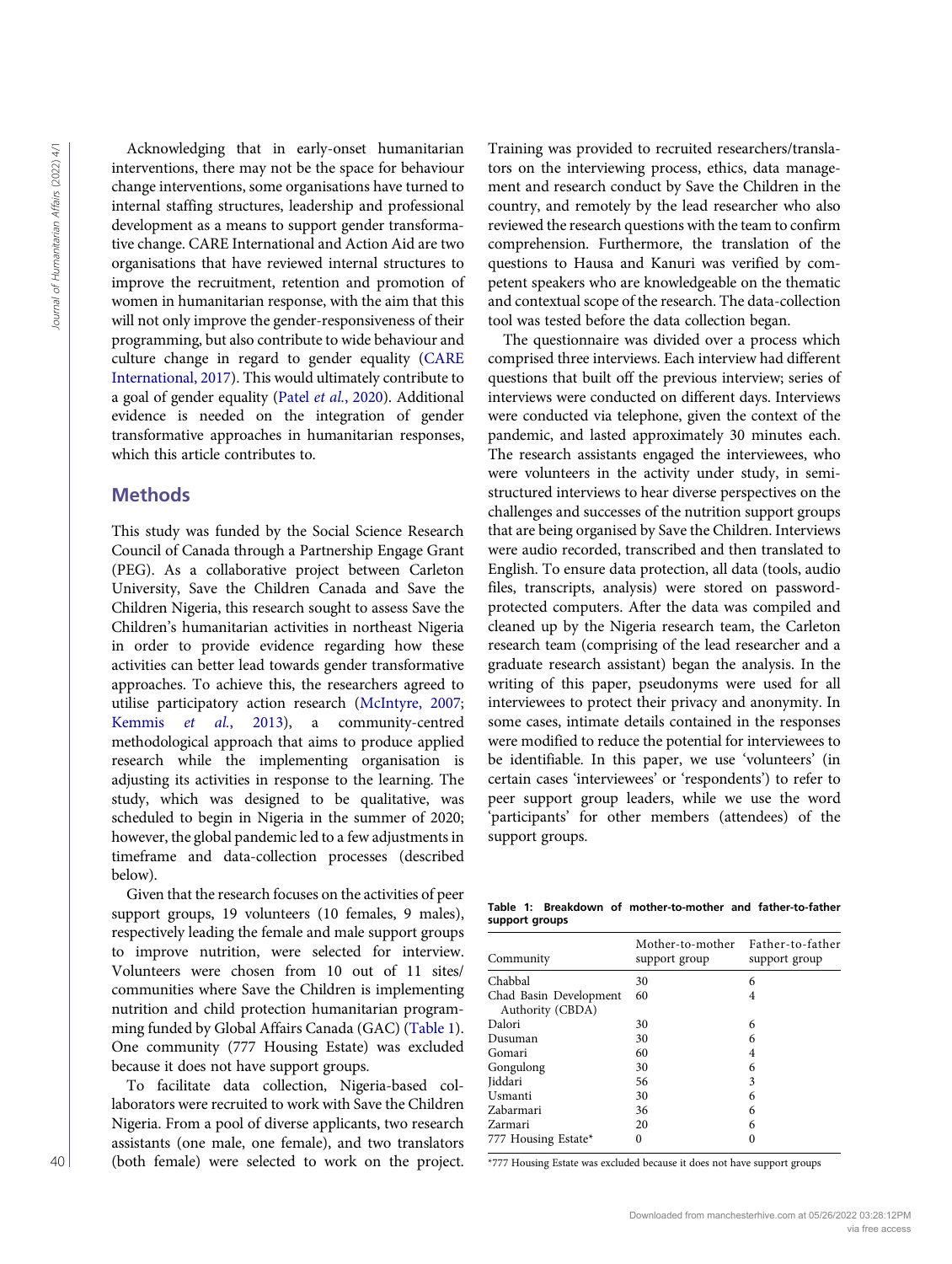# Findings

Drawing on qualitative data collected from interviews with peer support group participants, we examine indicators of gender norms transformation with regard to feeding practices. We conclude by asserting that early indicators point to some changes in dominant practices and social norms; however, additional research will be needed to confirm the sustainability of these changes.

The support groups – father-to-father and mother-tomother – operate with a shared objective: to encourage best practices in feeding and nutrition by fostering progressive discussions within the groups, in order to promote transformative ideas that are expected to diffuse into society. When asked about the content of their discussions in the groups, most respondents pointed towards themes relating to reproduction and care practices within the household. Participants also learn about the use and benefits of RUFT (ready-to-use therapeutic food), which is administered to children at risk of malnourishment to enable them build nutrients and gain weight as needed. However, the discussions across peer support groups are gendered. Mother-tomother support groups lay more emphasis on childrearing, such as antenatal visits, childbirth, breastfeeding and lactation. Furthermore, infant hygiene and childcare are equally leading themes among mother support groups. One mother noted:

We discuss about the kind of nutritious food a pregnant woman can eat, even if the husband is poor, as well as what she can do for her children and her own safety during pregnancy. We deal with what and how women should not feed their babies of 6 months (example, no water), and we advocate steps that will ensure that young children are protected. We also make parents understand that they should connect with their families much closer and understand each other. Then, we encourage parents to give birth in hospitals, telling them that colostrum is very important and exclusive breastfeeding is also extremely beneficial to them and their babies.

On the other hand, even though there are some mentions of best practices in breastfeeding and infant nutrition, discussions within father-to-father support groups largely focus on providing assistance to the mothers and building healthy communities. In response to the question about the content of their discussions, a lead father had the following to say:

In the group, our conversations are centred on how to care for children by providing nutritious food to them, and by helping the wives/partners with some of the responsibilities. We also exchange ideas on the best ways to handle household issues, raise good, healthy children and promote peace in our community.

Asked if there are noticeable improvements in nutritional and childcare practices as a direct result of the activities of the group, respondents unanimously replied in the positive. The most successful part of the programme has been the improvement of breastfeeding and weaning practices among the women. There is increased awareness of the benefits of exclusive breastfeeding and the nutritional value of colostrum, and some harmful childcare practices, such as giving water to newborns and infants, are being challenged and discouraged. Generally, hygiene has improved, especially within the household, at least among members, following these discussions. Furthermore, members have adopted Tom Brown – a locally prepared high-nutrient dish usually made from cereals and legumes and used to feed babies. Reflecting on the changes in nutritional practices, a lead mother commented:

Before the creation of these support groups, it was not common for women to breastfeed their babies in the first three days of delivery. They believed that colostrum was not healthy for their children, but now that perception has largely changed, thanks to the group discussions. Women are also increasingly practicing proper hygiene – for example bathing their children after playing and sweeping the compound regularly. Finally, there has been a notable increase in antenatal visits and the general trust in hospitals.

In general, respondents reported that a lot of information has been shared, and so much has been learned from these discussions. Their friends and networks who do not attend have also been advised or helped by them in issues related to nutrition and childcare. Accordingly, the volunteer leaders revealed that by virtue of their role, they have become more perceptive, empathetic and influential – qualities most of them affirm define good leaders.

# Norms Transformation: Indicators within the **Communities**

To gather whether there has been a significant change in social norms over the past few years, especially since the support groups started in 2018, respondents were asked about dominant gender expectations in the community. Qualitative data shows that there are consistent overlaps between ethnicity, religion, and cultural norms in northeast Nigeria [\(Reed and Mberu, 2015;](#page-11-24) [Obasohan,](#page-11-25) [2015](#page-11-25)). Although the IDP camp is a convergence of people from different regions and ethnic groups, a good number of the IDPs – who speak Hausa and Kanuri and are overwhelmingly Muslim – share similar cultural beliefs and practices.

# Nutritional Practices and Social Norms

When asked how people in their communities understand how healthy and unhealthy children normally look, which is important in that some signals for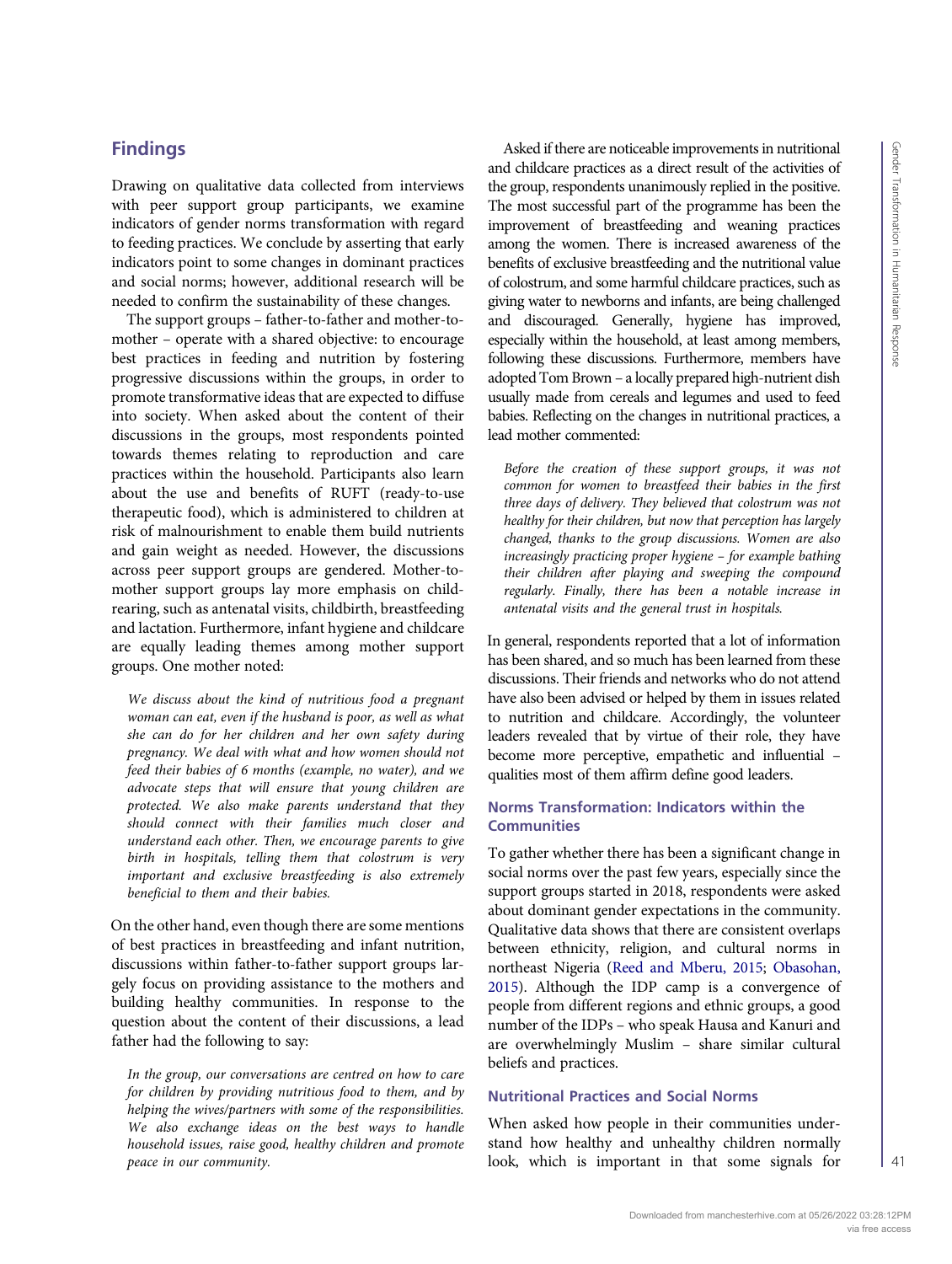malnutrition might be misdiagnosed, respondents reported a wide range of indicators – some objective, others subjective. On the one hand, most responses alluded to physical appearance and appetite as key to recognising a healthy child, while on the other hand, stating that unhealthy ones are often dull, appear sickly, and are withdrawn. As one mother-to-mother group leader remarked:

If the child is not refusing food and not crying unnecessarily, that child is fine. A healthy child is always happy, active, eating well and playing around. We measure the child's  $MUAC<sup>1</sup>$  and if it is yellow the child is lacking nutrition.

Similarly, on the same issue, a lead father reported:

You can know a healthy child by their appearance and countenance; they are remarkably different from those that are sick and malnourished. A sick child will always be weak, will be having diarrhoea, and will also look skinny. Some develop kwashiorkor<sup>[2](#page-10-3)</sup> and dry skin, and their eyes change. We use MUAC tape to determine if a child is healthy.

Another nutritional practice situated in social norms that appears to be changing is feeding practices for newborns and infants. Respondents note:

[I]mmediately after women gave birth, they used to give the child water but now they have been sensitized and are aware of the effect. Both fathers and mothers are being sensitized on this, so I think it is significant progress. Lead Father

Honestly, there is more improvement especially on child breastfeeding; before, a child is not given the first milk [colostrum] at birth, but our sensitization is working. Lead Mother

Notably, there is a shift towards knowledge of the importance of colostrum and breastfeeding in the initial hours and days of life and a move away from feeding newborns water, delaying the introduction of solid foods while prolonging breast-feeding. These changes in existing practices are recognised across both male and female volunteers.

Respondents noted that some parents do not seek medical help until the situation of their child is critical. This approach is being discouraged by humanitarian organisations. Nowadays, more than in the past, children are taken to the clinics when the parents notice slight symptoms/anomalies. These are some of the primary issues discussed in the support groups, noted a respondent. On the attitude of community members towards traditional medicine/self-medication, especially with respect to child illness, the responses held diverse, sometimes contradictory, opinions. While some expressed that the adoption of medicine has been rapid and high, many were less optimistic. The following comments show this ambivalence and contradictions:

People still practice such habits of giving their child traditional medicine when they fall sick because it may be difficult to access hospitals and because traditional medicine tends to be cheaper and very available. Lead Father

Ever since I came to this community, I have never heard of people administering traditional medication to children, because they don't like it at all. In my knowledge, people do go to hospitals. Lead Mother

People now tend to understand that traditional medicines can bring serious problems and complications to their health because it lacks measurement. All the people I know are now backing off from traditional medicine. Lead Father

Even now, there are some people that do not want to visit the hospital. They prefer giving their children traditional medicine. Some people don't regard doctors' prescriptions like traditional medicine. Lead Mother

Despite being markedly different, responses point to enduring tensions and contestations between old and modern ways, existent in all societies. It can be gathered that while a significant number of people have adopted modern medicine in respect to seeking health solutions for themselves and their children, others utilise traditional medicine for a variety of reasons including, among others, ease of access and a distrust in western medicine. Respondents reported that many members of the community have come to depend on Save the Children, through the support groups, for information about child health and nutrition. The ideas from the group have spread mostly through word of mouth from members to non-members. The awareness from Save the Children is supplemented by information received from radio programmes, from hospitals during antenatal visits, and from other organisations concerned with health-related issues. It was noted that attitudinal changes in hygiene (such as washing hands before and after meals, sweeping and cleaning the household regularly, etc.) have become commonplace. 42 education in the mathematic state of the substitution in the substitution of the substitution in the substitution of the substitution in the substitution of the substitution in the substitution of the substitution of

#### Gender and Social Norms

Regarding the question of existing gender expectations in northeast Nigeria, it was noted that men are expected to provide food, shelter and security for the family. Ensuring adherence to customs and commanding the respect of wives and children were also shown to be highly important for men in these settings. Explaining the primary role of the father, a lead mother averred:

Husbands are supposed to be head of their families. They should provide food and shelter for their wives and children. Men should be responsible, strong and wise. In a household, the wife normally seeks permission from the husband before going out. Men are also responsible for their children's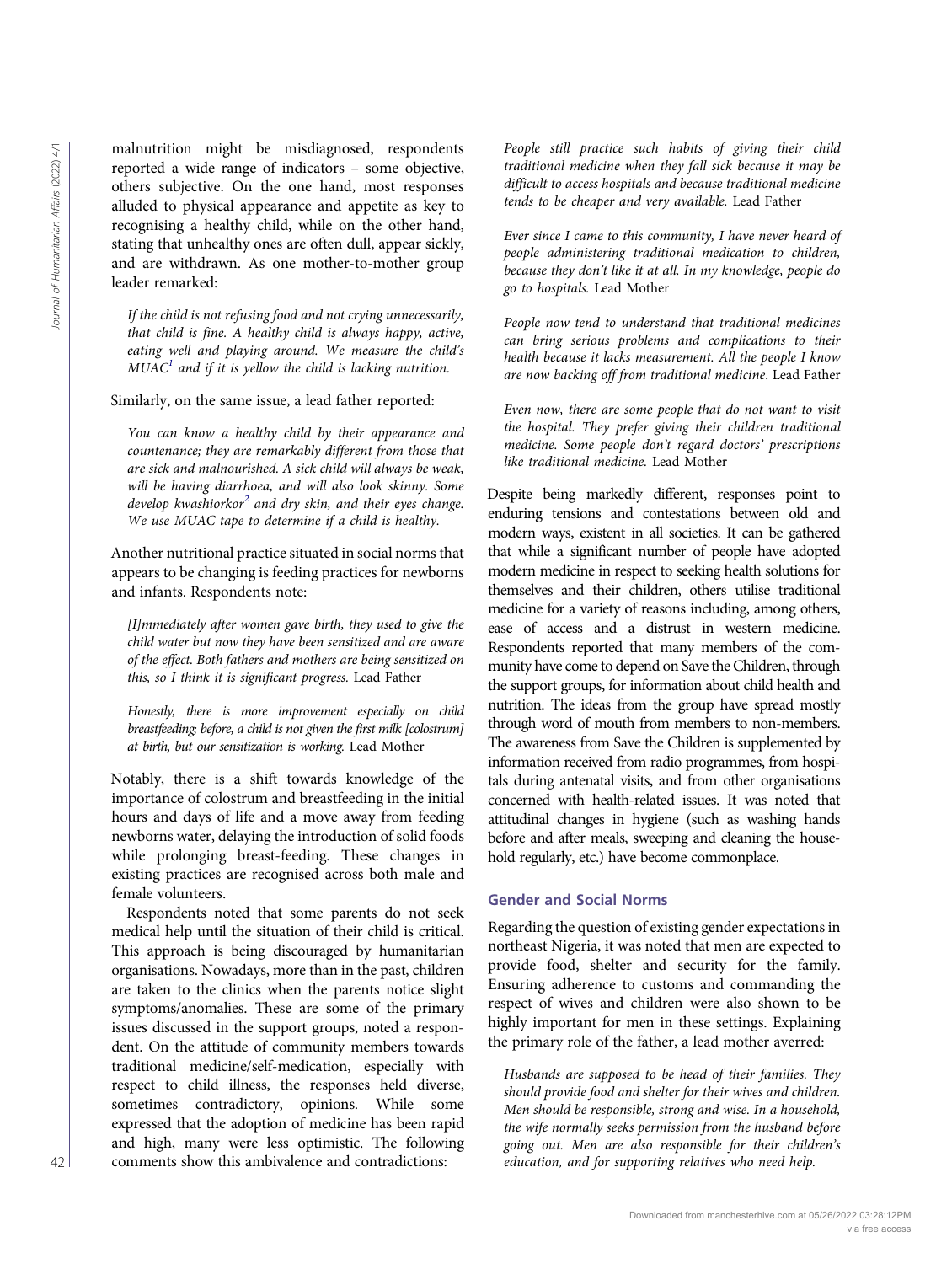Most respondents – fathers and mothers alike – depicted men as domestic hegemons and masters of households, corresponding with other findings from across northern Nigeria that affirm the dominant role men play in homes [\(Kassam, 1996;](#page-11-26) [Harris, 2012](#page-11-27)). It was also stated that men should be knowledgeable in Islamic and modern teachings, as this would guide them in making meaningful decisions within the household. When asked when men typically get married, responses varied significantly from 18 to 40 years of age, with the average answer being around 25 years. Furthermore, it was noted that socio-economic conditions may affect the position and status of men in their families. Men who cannot provide for their household have to rely on the help of others. A lead father remarked:

If the father cannot afford to feed, clothe or provide for the family, his wives, older children or relatives may assist or take over those responsibilities. Some parents also take their children to Islamic school [almajiranci] if they can no longer cater for them. Financial instability within families may cause domestic violence, child labour and even divorce.

On the other hand, women tend to marry early, and as wives they are expected to be subject to the authority of men in the household. This often limits their education and economic opportunities ([Solanke, 2015\)](#page-11-28). It was found that child, early and forced marriage (CEFM) as a cultural practice is common. Girls typically marry between the ages of 14 and 22. By the end of the first year after the wedding, they are expected to have their first child. Respondents revealed that women act as primary caregivers to their children. Moreover, both male and female interviewees agree that respect and loyalty to the husband is a quality all wives should possess:

A woman is expected to cook, clean and take care of her children (if married). She is expected to be obedient and loyal to her husband. If she is not respectful, it can lead to divorce. For example, if a man forbids his wife from leaving the house and she does, there could be problems. Women are also expected to participate in ceremonies in the community. In many cases, if the husband permits, women also do engage in work or trade to support the household income. Lead Mother

There is also a significant number of women in the community who are independent and take care of their children with little or no support from their husbands. In the case where a woman loses her husband, and in the absence of close relatives who are willing to assist, the responsibility of caring and providing for her children lies on her. When asked about the expectations and challenges of widowhood, a lead mother answered:

It can be very difficult for widows around here. First, they are expected to undergo some form of traditional rites to mourn their husbands. Then they may marry their brother

in-law if there is love and agreement between them. They can also marry any suitor of their choosing. Ultimately, they are expected to take care and control their children and also, if they have the means, engage in some business. The main problem, however, is that there is often no capital for the business. Lead Mother

Being widowed or divorced, however, may also afford women more autonomy. Four of the ten female volunteers were either widowed or divorced; for them life outside of marriage may break down barriers to community participation. Female participation as volunteers was not without noted barriers.While many male volunteers had jobs external to the home and assumed the economic care for the household, women volunteers in particular noted directly carrying out household tasks for their husbands, children and in-laws in addition to holding other jobs such as petty trading.

I have three kids and some stepchildren. My husband doesn't work or value school, so I put my kids through school and that's my responsibility. Lead Mother

Yes, I have children and am taking good care of them. In terms of leadership, I try to see that anyone that comes to me for advice, I advise them. I am a petty trader. I sell and manage my family. I manage my responsibilities when I wake up in the morning. I prepare food for my family, I bath my kids, send them to school, I clean up my house and then proceed to the support group to discharge my duties. Lead Mother

I am a father, religious imam, support group leader and also a businessman. Every day, I lead prayer in the morning and then proceed to my Tsangaya school.<sup>3</sup> After that, I will move to my business place and then come back in the evening. Lead Father

However, respondents observed that some of these social norms are changing. Of the norms that were changing, CEFM and school enrolment for girls were frequently cited as issues volunteers had seen a shift in. CEFM was often mentioned as a factor that affects the rate of school enrolment and attendance for girls.

Boys are getting more education than the girls because countless girls are being forced into early marriage by their parents. In some cases, the girls themselves just want to be young mothers, so they drop out of school. Lead Father

I believe that the support group is changing the way we view good hygiene and early marriage. A couple of years ago, women and girls were more restricted by society. Many were given off to suitors when they are between the ages of 13 and 15; not many were allowed to go to school. Now, the issue of early marriage is less, and more girls go to school. Lead Mother

Indeed, the USAID-funded Demographic and Health Surveys Program (DHS) has found a decrease in CEFM.<sup>4</sup> The last DHS conducted in 2018 shows a decrease in the number of girls marrying before the age of 18 from 48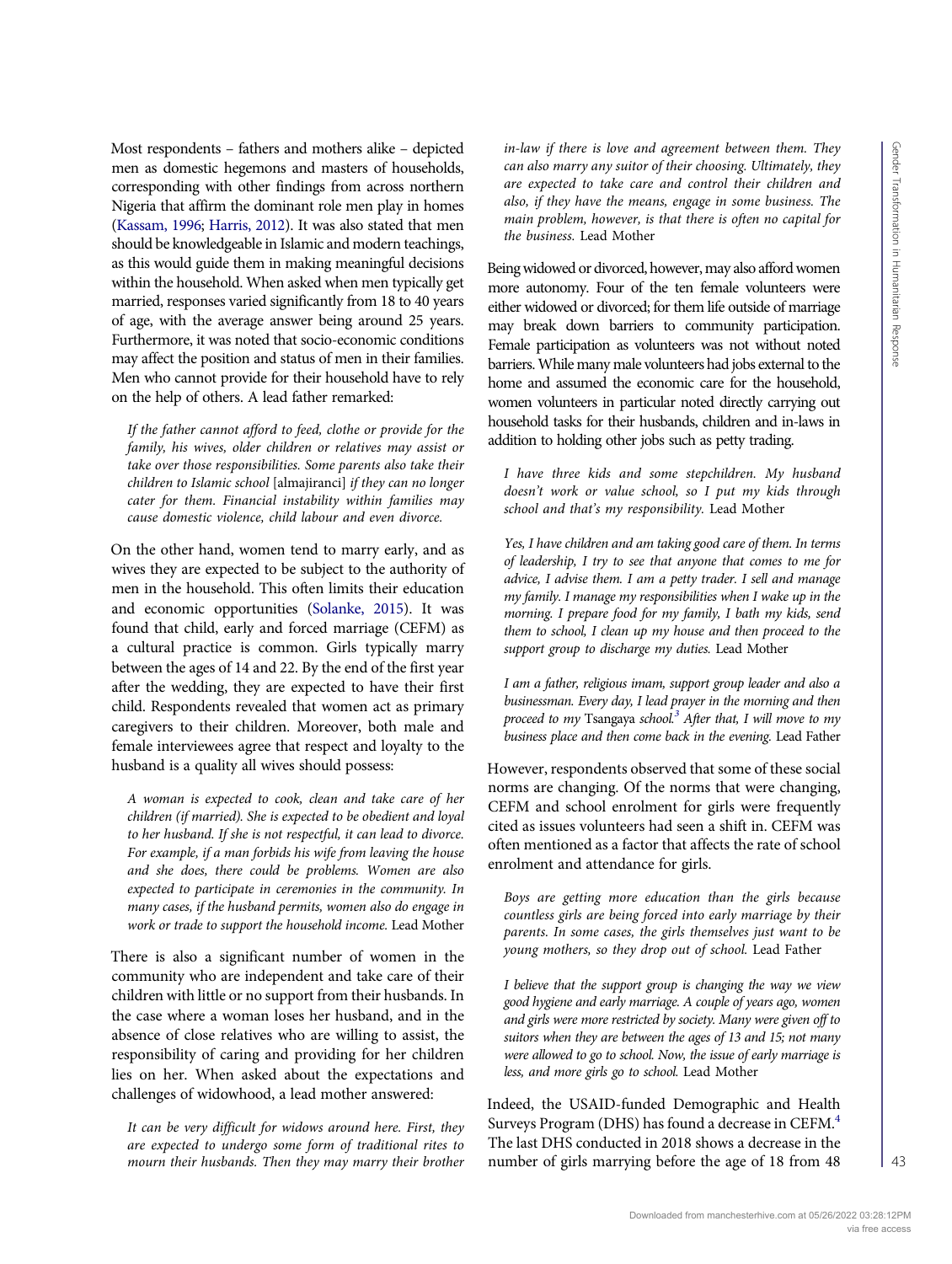per cent in 2013 to 43 per cent in 2018. Specifically for Borno, the age of marriage increased from 17.3 in 2013 to 17.5 in 2018 ([NPC and ICF International, 2014,](#page-11-29) [2019\)](#page-11-30). This demonstrates that prior to the implementation of the support groups in 2018, there has already been a slight positive shift in CEFM practices in the area. Thus, unsurprisingly, CEFM was discussed during support group meetings and, as evidenced from the response from the lead mother quoted above, possibly led to reduction in CEFM practices, although the link has to be further investigated. While these are beyond the support groups' primary focus, it shows how discussions within the groups foster positive attitudes in favour of greater equality in the community. More relevant to health and nutrition, it was noted that wives now receive more support from their husbands, who tend to be increasingly interested in the affairs (e.g. health) of women. Respondents recalled that it was a norm for men to stay away from their wives when they got pregnant but remarked that such practices are waning. In terms of access to health facilities, it was observed that more people deliver their babies in hospitals, and the trust in biomedicine is now considerably higher than it used to be. Overall, 13 interviewees (7 female, 6 male) view the support groups as directly contributing towards changing norms, with two respondents directly mentioning CEFM, and two mentioning male participation in household chores/work. Five respondents noted improved access to health care for women demonstrating a softening of rigid norms that place women and girls at risk of major health consequences. The presence and activities of organisations such as Save the Children was said to be a contributing factor in the changing of these norms.<sup>5</sup> Free the most that is based in the twist we can be a some of the twist we can be a solid part of the twist we can be a solid Journal of The Fair and the twist we have the part of the twist we have the social Journal of Th

In the past, the men in this community did not help much domestically in terms of chores and child raising. When our support group started, the ideas and practices were novel to them but now they are more open to learn from us. Lead Father

Back in the day, pregnant women were ashamed to visit hospitals or seek medical care from qualified healthcare personnel. But now, with awareness from the support groups and other programmes, women are more likely to seek medical help for themselves and their babies more freely. Also, antenatal care is becoming increasingly popular. Lead Mother

# Gender Norms Transformation from Support Groups

It is generally agreed that there are signs and indicators of transformation in gender norms with regards to nutrition and feeding practices. For one, the very existence of the male support groups which are primarily concerned with mother and child care is a shift in itself. The level of interest and knowledge exhibited by the lead fathers attest to an adoption of some transformative values that promote collaboration between parents in household issues. There is also more sensitisation on the use of hospitals and clinics among the men. A lead father responded thus:

In the past, some men discouraged their wives from visiting hospitals, but that attitude is on the decline. In addition, some of the men are now more likely to share responsibilities with the women, such as sweeping the compound of the house every morning, fetching water and the rest. It has also become increasingly common to see men bathing their children. Many men also now know the kind of food that is best for their children.

Discussions within the groups seem to be renegotiating the roles of men and women, not just within the household, but also within the community. Men and women – fathers and mothers – are increasingly engaging and rethinking such topics as CEFM and domestic violence through the platform provided by the groups. While expressing the desire to see men share more domestic responsibilities with their wives, respondents noted that things have changed significantly from what it used to be some years ago. Commenting on how the support group has directly led to a shift in attitude, a lead father remarked:

Men have started understanding that their partners have a lot of responsibilities which they need support with. Like one of the leaders in this community started fetching water for his family after attending these sessions – a duty that was solely carried out by his wife initially. Lead Father

As noted earlier, the purpose of the support groups is to encourage best practices in feeding and nutrition for children in the community. Whereas nutrition support groups for young mothers are common within the international development context, the uniqueness of this initiative is in its institution of male (father-to-father) support groups which operate alongside the female groups. Within these platforms, best nutritional practices are discussed in conjunction with social norms which foreground beliefs and practices related to health, feeding and nutrition in the first place. Some of these norms being discussed and reconsidered are gender roles in the community and household. Adhering to some of the genderpositive discussions in the groups, men are increasingly building more intimacy with their wives and children, supporting the education of girls, and encouraging access to biomedical healthcare options, as shown above in some of the quotes by the interviewees. All agreed that more should be done to foster gender equality; the foregoing points to a gradual reworking of the terms of power in society – an early sign of gender norms transformation.

# **Discussion**

Strict gender norms were identified as barriers to positive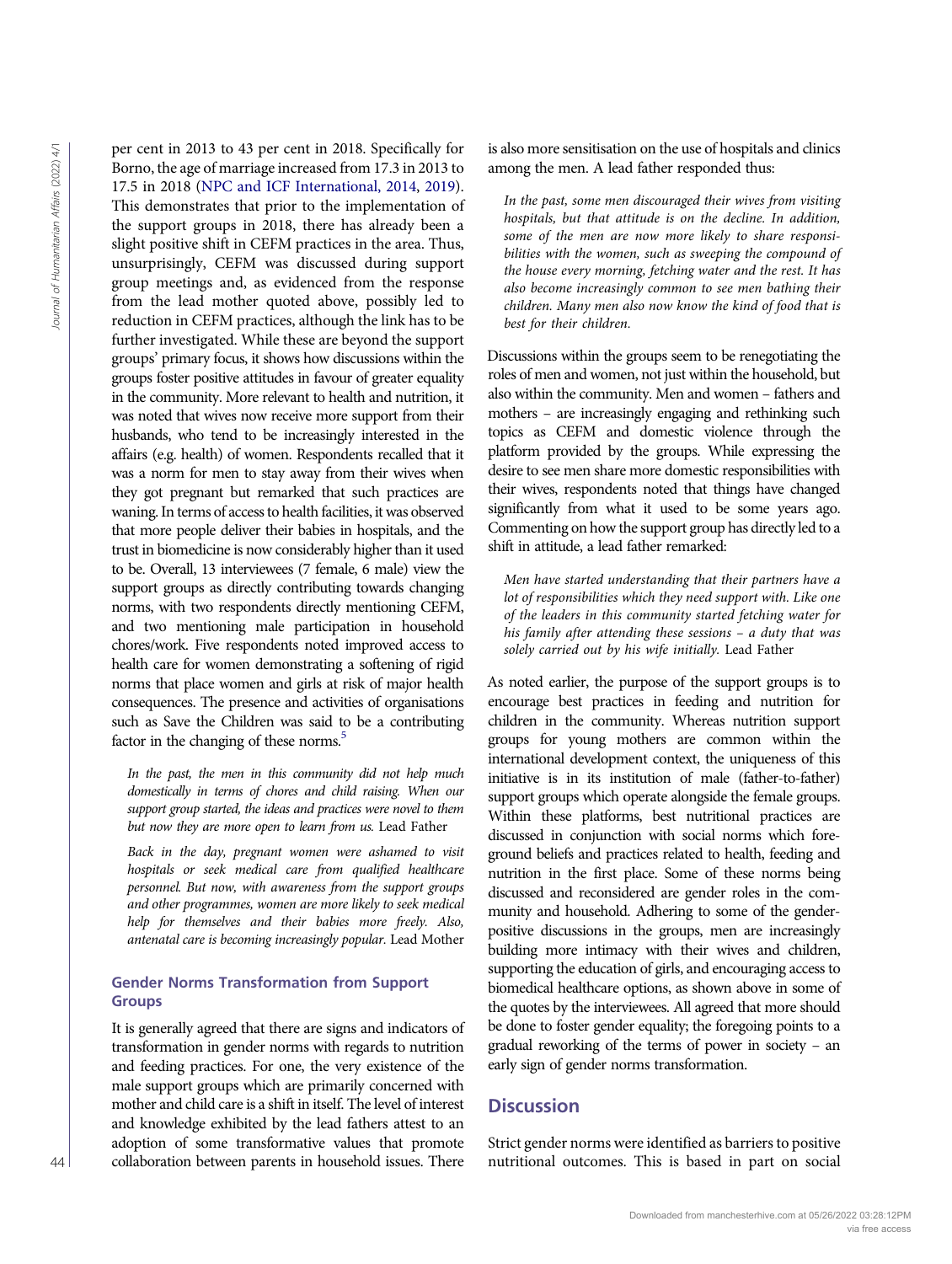norms that maintain a high workload while restricting nutrition and access to healthcare for PLW/Gs, infants and children. Standard programming, where focus is placed on PLW/G's health, nutrition and social norms in roles and responsibilities, tends not to address genderrelated barriers to nutrition and health. In such a design, male gatekeepers were either not receiving the information from their spouses, or the method to which the message was being conveyed was not influential enough to change behaviour and practices.

Social and behaviour change communication (SBCC) strategies require an approach that takes into account education and societal perception as well as all the actors involved. In order for programmes to have gender transformative outcomes, the actions must work to not only inform the primary recipient (in this case PLW/Gs regarding health and nutrition), but also change the societal structures within which those actors exist. Decision-making power, societal expectations roles, social norms and expectations are negotiated within family and community contexts. If programming is designed for women and girls, these intended recipients of the messaging may hear and agree with a message but may not be in a position to change their actions unless they think others in the community will accept this change [\(CARE International, 2017](#page-10-1)). In other words, one way in which programmes can move towards gender transformative programming is examining the programme design. Within the case study analysed in this research, the project created father-to-father groups and identified male community volunteers to champion discussions that focused on the nutritional and health support that PLW/Gs, infants and children require. It was within these places that discussions about decisionmaking power, roles, norms and expectations were facilitated, alluding to the content of activities to enable gender transformation. Further, by having influential male community members demonstrate the importance of this information, other men would see it as permissible to also support these actions, which alludes to programme design as well as situational knowledge to further advance the gender transformative aims.

Although the topics for PLW/Gs and adult men differed slightly and were tailored to their roles within the household, the findings show that women and men are learning and applying important information regarding infant and young child feeding (IYCF), nutrition for PLW/Gs, and health and well-being of PLW/Gs, infants and children, which involves transforming decisionmaking power, roles, norms and expectations. This is particularly true in regard to norms around women and girls' access to sexual and reproductive health services, specifically antenatal care, including giving birth with an attendant. Other shifts observed were concerning infant feeding practices and the health requirements for PLW/Gs, infants and children. A gender transformative shift was also observed in regard to household responsibilities. The attention to the health and wellbeing of PLW/Gs has anecdotally encouraged fathers to take on caregiving roles – for example supporting household tasks and bathing their children. A gender-responsive approach (messaged through discussion groups) and improved understanding on the part of male and female participants on how men can play a bigger role in health and nutrition of their children may also result in behaviour change that is gender transformative. Feedback that points to men engaging in cleaning and feeding their children and taking on household chores to share workload may point to a larger shift in restrictive gender norms resulting in a shift to better sharing of responsibilities within the home. While these are relatively minor shifts, these findings point to promising outcomes that, if sustained, could continue to shift other household dynamics. In this case, the project showed that genderresponsive programming appears to be contributing to behaviour change that could result in improved health and nutrition outcomes occurring within a humanitarian context.

Conversely, however, a shift in gender norms did not occur in all areas; nor were all the sought-after sociocultural changes adopted by the lead volunteers themselves. This can be seen within the lives of the lead volunteers themselves as they describe their own lives and experiences, such as the barriers to participation (e.g. in not having sufficient support from their partners to be able to regularly attend). Male volunteers tended to indicate that their economic engagement was obtained through work activities external to the home, while female volunteers noted their caregiving and household management; in other words, the broader division of labour and expectations was the dominant norm. Some female volunteers were responsible for the economic support of their family in addition to caring roles and volunteering, but caregiving and household duties were not primarily taken up by male volunteers. Another aspect of note for female volunteers is a prevalence of widows and divorced women as volunteers, indicating social and cultural norms that may deter married women from leadership opportunities, again alluding to the limits of change within the broader socio-cultural context.

Despite these barriers, in reviewing the shifting norms suggested by the volunteers, it can be seen that there have been overall positive shifts. Norm changes in feeding practices, particularly nutritional requirements for PLW/ Gs, and access to healthcare for PLW/Gs, although minimal shifts, do denote a change in level of importance placed on PLW/Gs within a household. It would need to be seen whether more equitable food distribution and access to health services reflects in shifts in household power dynamics and possibly greater bodily autonomy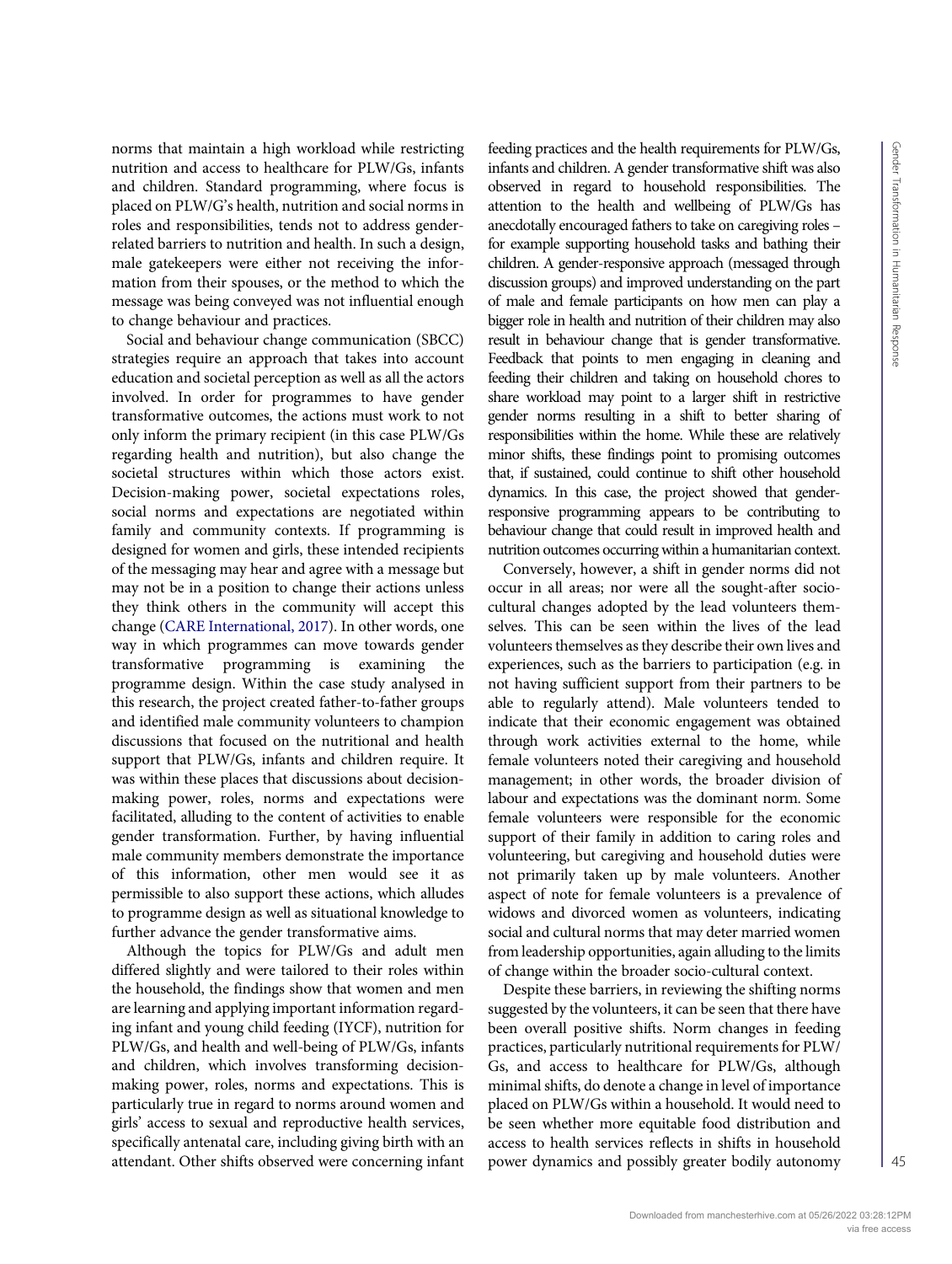for women and girls in the long term. The most evident gender transformative change shared by the volunteers is seen in the involvement of fathers in childcare and household tasks. While it is common for women to often take on income generation activities to support the family (including by the project's volunteers), the inverse of fathers helping with household tasks is seen less often. The education on and acknowledgement of the burden that PLW/Gs bear could, with subsequent action, indicate the possibility for a longer term shift in power dynamics in the home and a contribution towards greater gender equality.

# Conclusion

Humanitarian and emergency funding timeframes are often for short operational cycles, from a few months to a year. Additionally, these situations often present challenging situations, wherein actors are working to ensure basic needs are met and essential services are provided. As a result of these situational factors, programming tends to take into account gendered needs (e.g. in security, in healthcare) but tends to insufficiently consider the opportunities to enable gender transformative outcomes. This research analyses a project in a protracted emergency context of northeast Nigeria to assess if gender transformative outcomes might be occurring. Notably, this is a volatile humanitarian context, despite being protracted, wherein new, large displacements were occurring throughout the time period, including during the project implementation cycle. Using a qualitative research approach, this study sought to examine if such outcomes were emerging, despite the challenging context of not only a conflict but also a global pandemic. We find indications of changes to decision-making power, roles, norms and expectations, which were enabled by three components: programme design (including parallel father-to-father support groups, not just mother-tomother support groups), programme content (e.g. in what is discussed in the support groups) and situational context (engaging community leaders to be lead volunteers). Notably, responses reveal that fathers are building more intimacy with their children and helping out with domestic duties more frequently. Additionally, cases of CEFM are slightly decreasing, and participants in the support groups are more open and willing to talk about it. Also, men are becoming increasingly aware, as well as concerned about, nutrition and health of children and PLW/Gs. While there are indications that shifts are occurring, it is also evident that dominant social norms remain, even among lead volunteers who are championing the changes, and thus the positive shifts that do occur happen within those broader socio-cultural bounds. This case study shows that with attentiveness to intervention design and content, it is possible to facilitate gender For women and gives min the most extent in the solution of the bindstromation and gives the most extent in the<br>diagonal of the most extend in the most extend in the content of the<br>solution and content in the most extend i

transformative outcomes in humanitarian contexts. It should be noted that interventions in humanitarian contexts are focused on life-saving actions with limited attention to sustainability; however, intentional work aimed to address attitudes, practices and beliefs can have longer term impacts. An important question for future research could also focus on the sustainability of these actions. This article aims to share lessons being learned in pursuing such an objective in the hope that greater sectoral learning can take place to advance gender transformation within emergency and humanitarian situations.

# Acknowledgements

We would like to thank the anonymous reviewers of this paper for their insightful feedback and comments. We equally extend our gratitude to the staff of Save the Children Nigeria, and to many volunteers who were extremely helpful. This research was made possible by the SSHRC Partnership Engage Grant.

# <span id="page-10-2"></span>**Notes**

- 1 MUAC refers to 'Mid-Upper Arm Circumference', which is measured using a tape measure with coloured markings (Green – Yellow – Red). Used primarily for children, the tape indicates the level of nutrition. If the circumference measurement is green, the child is well nourished. Yellow means at risk of acute malnutrition. Red means the child has severe acute malnutrition ([Global Health Learning](#page-11-31) [Centre, n.d.\)](#page-11-31)
- <span id="page-10-3"></span>2 Kwashiorkor is a severe form of malnutrition causing fluid retention and bloating commonly in young children due to limited protein intake.
- <span id="page-10-4"></span>3 This is a non-formal school where Islamic studies are taught. Tsangaya is a system of education for learning Islamic principles, values and doctrines.
- <span id="page-10-6"></span><span id="page-10-5"></span>4 The Demographic and Health Survey Project is a global tool funded by USAID that is implemented on a 5-year basis.
- 5 It is important to note that northeastern Nigeria has a heavy presence of civil society, national and internationals NGOs contributing to behaviour change work.

# <span id="page-10-0"></span>Works Cited

- Cardoso, L. F., Gupta, J., Shuman, S., Cole, H., Kpebo, D. and Falb, K. L. (2016), 'What Factors Contribute to Intimate Partner Violence Against Women in Urban, Conflict-Affected Settings? Qualitative Findings from Abidjan, Cote d'Ivoire', Journal of Urban Health, 93:2, 364–78, doi: [10.1007/s11524-016-0029-x.](http://dx.doi.org/10.1007/s11524-016-0029-x)
- <span id="page-10-1"></span>CARE International (2017), Applying Theory to Practice: CARE's Journey Piloting Social Norms Measures for Gender Programming, [https://insights.careinternational.org.uk/images/in-practice/GBV/](https://insights.careinternational.org.uk/images/in-practice/GBV/GBV_care-social-norms-paper-web-final_2017.pdf) [GBV\\_care-social-norms-paper-web-final\\_2017.pdf](https://insights.careinternational.org.uk/images/in-practice/GBV/GBV_care-social-norms-paper-web-final_2017.pdf) (accessed 11